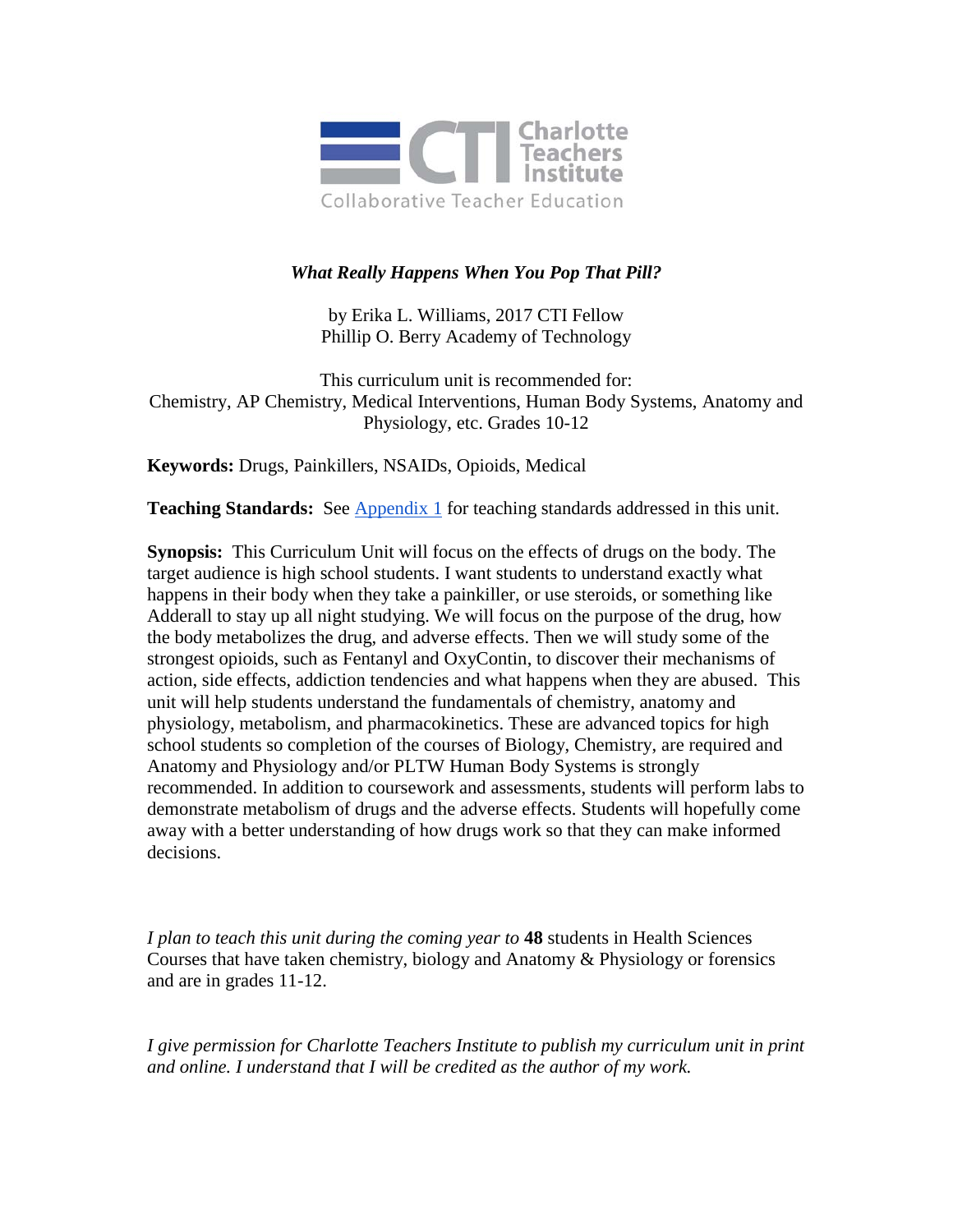## **Introduction**

Rationale

The reasons for teaching this unit are several. First and foremost, it's about educating students. In this day and age, everyone, including and perhaps especially children and adolescents, have access to more drugs, both legal and illegal, than ever before. There are painkillers, stimulants, drugs to improve strength and performance, drugs to suppress asthma attacks, and many more. Students should be educated on what happens to the body when they take drugs that seemingly 'help' them. This is not to turn students away from drugs for medicinal and legitimate purposes. Some drugs and beneficial, and indeed necessary, for optimal health. Painkillers can help a student coping with a broken limb, or migraine headache, or severe menstrual cramps. Corticosteroids help students with asthma or with severe skin conditions such as eczema. This unit is help students make informed decisions on which drugs to take and for what purpose.

## Demographics

Phillip O. Berry Academy of Technology is a Magnet School in an urban environment. A 'magnet school' means that we pull students from all over Mecklenburg County, and not from an assigned 'district'. This ensures a truly diverse population of students with different interest. I would describe our population of approximately 1600 students as diverse and open minded. Even though the population is predominately African American (70%) and Latino (20%), we have a fair amount of Asian and White students as well. Students are divided into 'Academies' based on their interests. The three Academies are Health Sciences, Engineering, and IT. I am a teacher in the Health Sciences academy. Students in this academy have expressed an interested in medical careers, including life sciences such as biology and physical sciences such as chemistry. The biomedical classes I teach or have taught include Human Body Systems (a study in anatomy and physiology grades 10-11), Medical Interventions (a study of the diagnosis, treatments, and preventions of disease grades 11-12), and Biomedical Innovations (a study of cutting edge medical technology grade 12). I feel this topic is extremely relevant to the students who take or have taken Human Body Systems or Medical Interventions, or Forensic Science.

# Unit Goals

My goals of this unit are to teach students about the science of drug interaction and how certain drugs work and affect the body. I want them to have a full understanding (or at least a working knowledge) of how drugs work. So often, when students think 'drug' they think about cocaine or heroin. Teenagers, along with many other people think of 'drugs' as illegal substances and other substances as 'medicine' such as NSAID's or inhalers, etc. They do not realize that all 'medicines', and even caffeine, found in their coffees, cola, and 'energy drinks', are indeed drugs or contain drugs. The goal of this unit is not to advise or recommend, but to inform. I am brought back to fifth grade, with the D.A.R.E. program (Drug Abuse Resistance Education) and the 'Just Say No' campaign started by President Reagan in the 80s. The goal of D.A.R.E. was to 'scare you straight' by showing films of people foaming at the mouth from overdosing and going to the pharmacy and begging the pharmacist for 'just two pills for tonight'. I remember one particular jarring scene of a man with a hole in his leg, from too many heroin injections. I think my target audience (high school kids) are too old for the 'scared straight method'. I want to have healthy academic conversations about the current feeling about drugs and education sessions that can help them distinguish between perceptions and reality.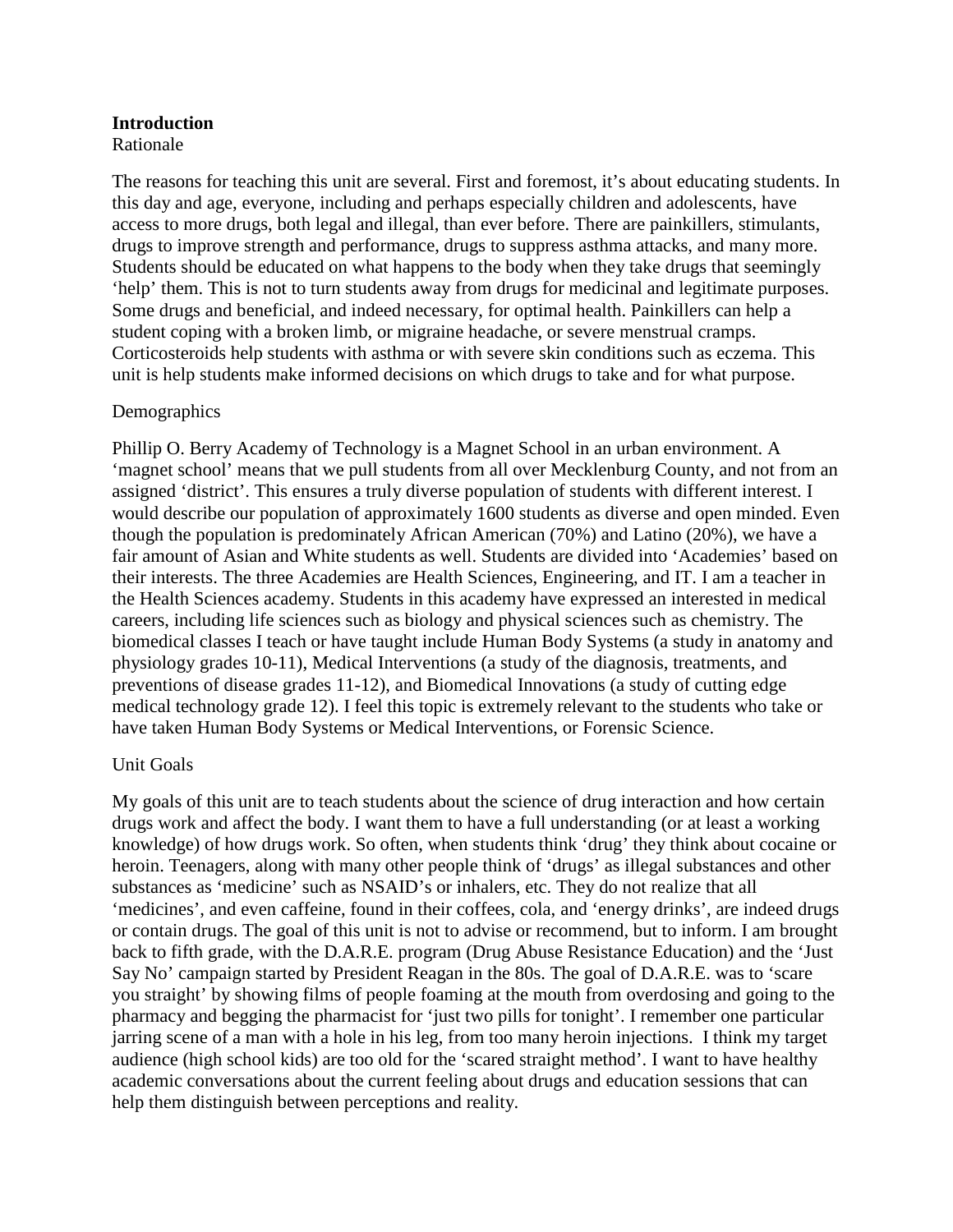#### **Content Research**

Learning about Medicinal Chemistry has been an incredible journey. Through the seminar, I have begun to delve into the science behind medicine, from a chemical standpoint. I have begun to study *pharmacodynamics*, which is the study of what a drug does at its site of action; and pharmacokinetics, which is the study of how a drug transports from its site of administration to its site of action and then out of the body.

When studying the chemistry of drugs, one must first answer the question, *What is a drug?* If you Google the word *[drug](https://en.wikipedia.org/wiki/Drug)[1](https://en.wikipedia.org/wiki/Drug) Wikipedia* will provide this definition:' a substance, other than food, which has a physiological effect when introduced into the body'. Loosely translated, it means that a drug temporarily changes the way the body or a part of the body functions. According to the FDA (Food and Drug Administration), drugs can be used [legally] for five purposes: to diagnose, cure, mitigate, treat, or reduce the effects of a disease or condition in humans and animals<sup>[2](#page-18-0)</sup>. A drug can be anything from the caffeine in your morning coffee to propofol, a drug used to administer anesthesia during surgery (and killed Michael Jackson due to unlawful abuse and negligence) to Cisplatin, a platinum-based drug used to treat cancer.

It is logical that after one defines what a drug *is* and what a drug *does,* that one would next want to know how a drug passes through the body. Drugs pass through the body through the ADME process: absorption, distribution, metabolism, and excretion<sup>3</sup>. Absorption is how the drug gets from the site of administration (ingest, IV, transdermal, inhale, etc.) to the bloodstream. Distribution is how the drug is transported to and from the target (the part of the body on which the drug is supposed to act). Metabolism is the process of chemical modification of a drug via the liver, which serves as the body's "detoxing station". Excretion is how the leaves the body usually being through the kidneys by way of urine. This is why urine is usually used in drug screening. One might even go as far as to say that the kidneys and liver are the two most important organs related to how a drug functions in the body.

One other important area we have discussed in the seminar is how a drug actually makes it through the process of being approved for use by the FDA. After research and a proper lead is identified, the drug is created (synthesized) and purified, animal testing is done. A lead is a chemical formula that shows promise to continue the process of drug development $4$ . After the animal tests are done and have produced results that human testing can begin, clinical trials are conducted in four phases. The purpose of clinical trials is to answer questions such as side effects (Phase I), how effective the drug is (Phase II), and if the drug is better than current drugs on the market (Phase III). Then all data must be submitted to the FDA (or other national drug authority in another country) for approval. The FDA will review the data and decide whether the drug can be marketed. Phase IV studies (post-marketing and surveillance) are done after the drug is released to continue to gather data on the safety and long term effects of the drug. The entire process is a multi-billion dollar investment for pharmaceutical companies, which explains why some drugs are very expensive. See [Appendix 4](#page-13-0) for an infographic on the drug approval process.

My current research on how painkillers work has proven to be fascinating. In my Human Body Systems class, students learn that pain is a signal from the body part to the brain that something is wrong, or that the body is doing something different. In essence, pain is 'all in your head'<sup>5</sup>. How and when the brain receives pain messages is complex. Pain can be used as a warning to the body such as when an animal (bee, spider, snake, etc..) bites and injects venom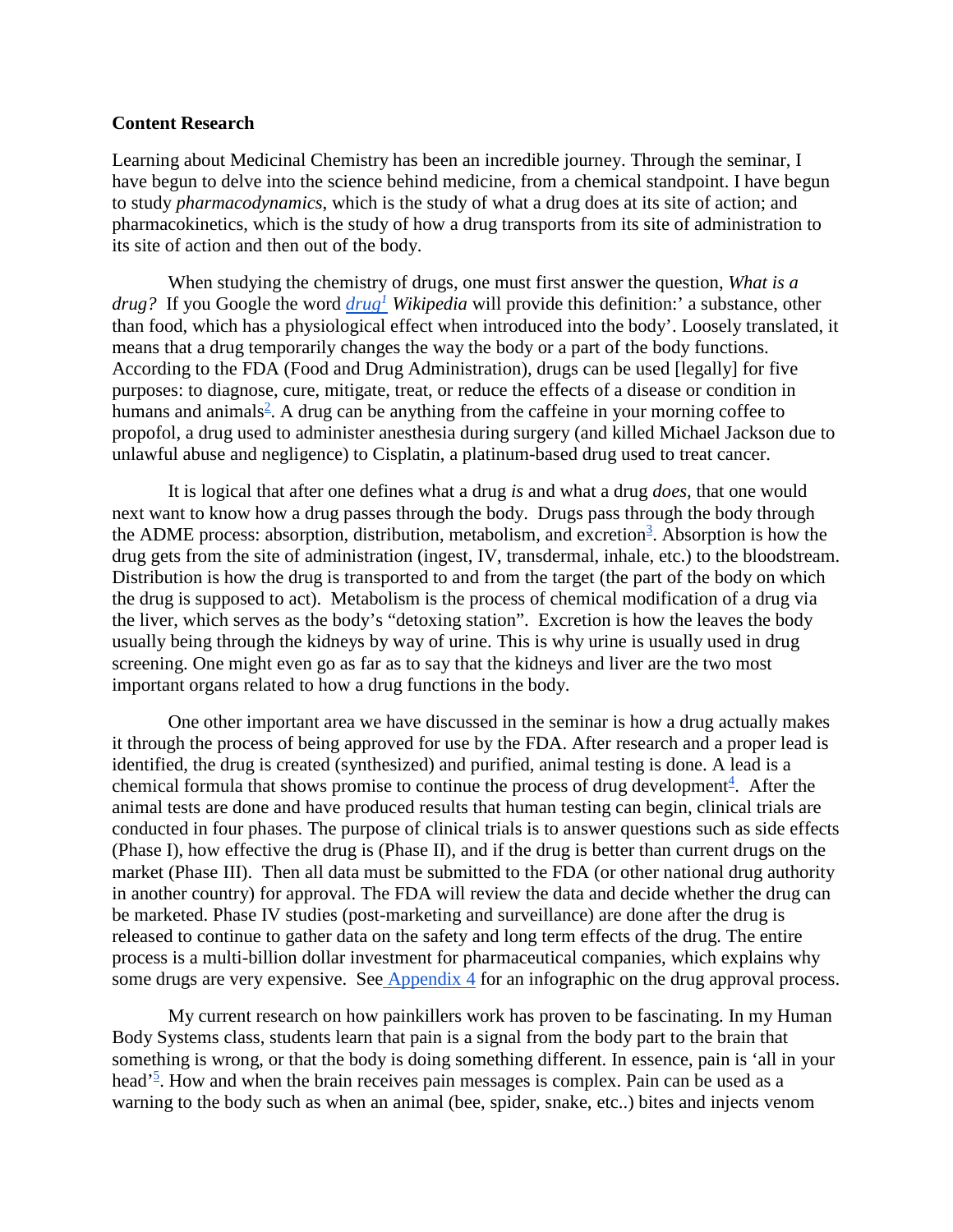into the body. Without pain, one may not realize that they have been bitten and the venom could cause permanent damage or death. The sense of pain can also be delayed. If one has been severely injured, such as in a crash or fall, the sensation may be delayed until the person can reach safety. The body does this by flooding itself with adrenaline. Painkillers act by interfering with the pain messages sent to your brain<sup> $6$ </sup>. This could raise the question of whether painkillers are psychoactive or neuro interceptors. That might be addressed in a later CU.

The first drug class that I have researched are Non-Steroid Anti Inflammatory Drugs. These are some of the most common drugs used to reduce pain, fever, and inflammation. Common examples of these drugs are aspirin (Bayer) and ibuprofen (Motrin, Advil). NSAIDs work by blocking COX (cyclooxygenase) an enzyme that produces prostaglandins, which are key in the inflammation process. NSAIDs also affect platelets, which are involved in blood clotting. This is why aspirin therapy is often used to prevent heart attacks in patients and administered at the time of a heart attack. The drawback however, is that overuse of the drugs can lead to excessive bleeding, especially in the stomach lining. All NSAIDs carry this warning. Since NSAIDs are less effective of relieving chronic pain, such as arthritis or post-surgical pain, they can be overused or people may turn to more powerful pain relievers, such as opiates. You can see more about how I conducted my resource by visiting my [annotated bibliography](#page-16-0) for sites and other sources.



 $\leftarrow$  Chemical structure of naproxen sodium. Chemical structure of aspirin.↓





Chemical Structure of Acetaminophen. ↑ \* Structural images not subject to copyright.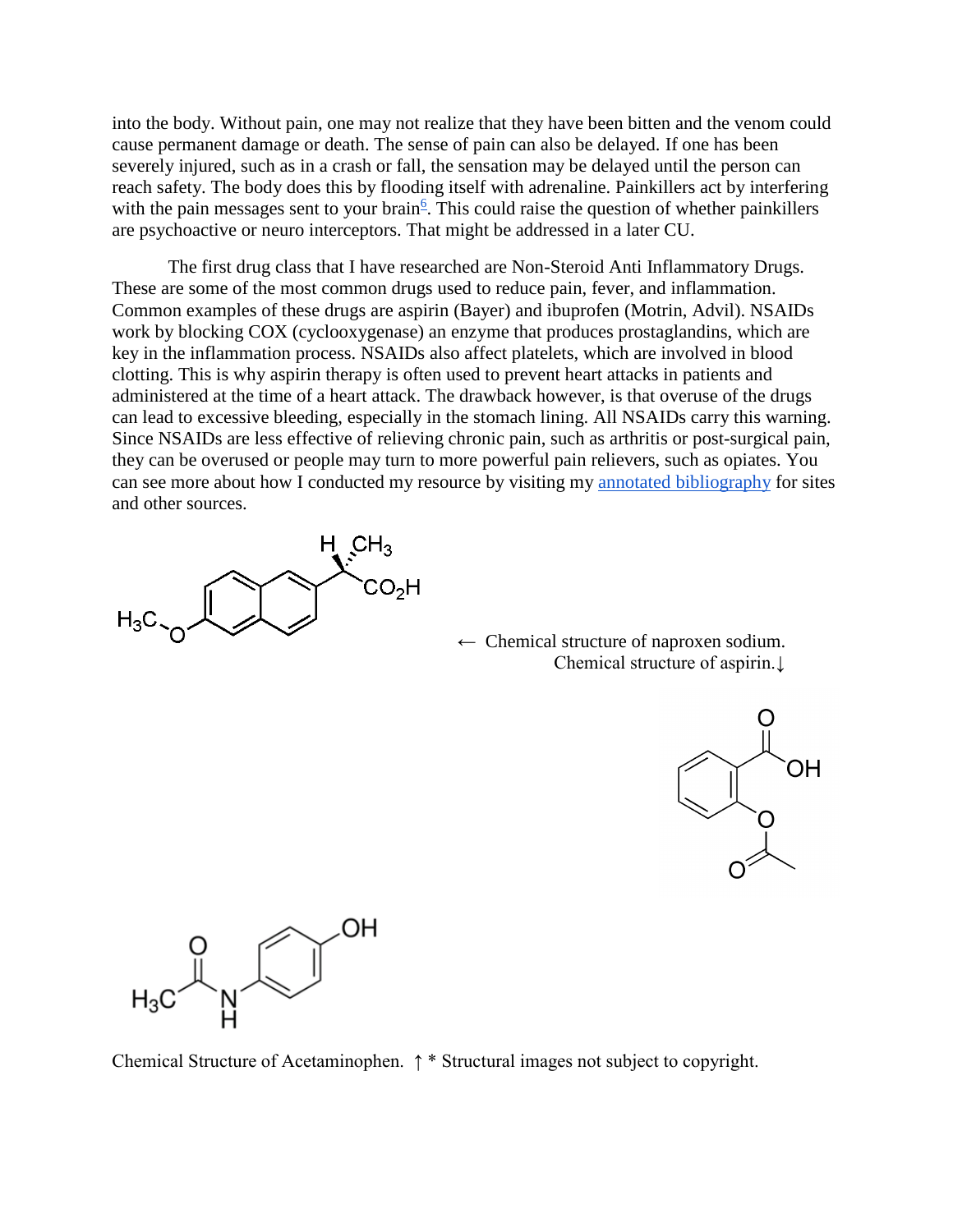I have also researched steroids. I am specifically referring to anabolic steroids, which are used to increase strength or athletic performance, hence the nickname 'performance enhancing drugs'. Steroids mimic androgens, such as testosterone. Corticosteroids, the other class of steroids, are used in medications to treat asthma, arthritis, or skin conditions such as eczema. Anabolic steroids stimulate muscle growth, which is why steroid users often look 'over muscled'. Although anabolic steroids improve strength, endurance, and increase muscle mass, the research has *not* concluded that steroids improve performance, skill, or agility. Using legally, anabolic steroids can be subscribed to patients with extremely low testosterone or that have muscle wasting diseases such as AIDS or cancer.

Chemical structure of an anabolic steroid. ↓ Chemical structure of testosterone.↓ Note similarities.



\*Structural images not subject to copyright.

Once an anabolic steroid enters the body, the drug travels to the muscles are are taken up by the cell's nuclear receptors. The drug then sends signals to mRNA via DNA to increase protein production and stimulate muscle growth, thus interfering with the body's natural processes<sup>2</sup>. Increasing muscle mass through weight lifting occurs when micro tears form in the muscles when they are pushed beyond their limits by lifting heavier weights that the muscles normally tolerate. The body acts to repair these micro tears by overproducing protein to repair the tears, resulting in an increase in muscle size. Steroids increase muscle size without this process.

The side effects of steroids are many. Since steroids attach to nuclear receptors, and the nucleus controls all functions of the cell, the steroid essentially 'takes over' the cell. Some include excessive acne, weight gain, hair loss, severe mood swings, and increased aggression. The increased aggression is often referred to as 'roid rage', in which small incidents may set the user off and cause them to become violent. Also, even though steroids increase the size of muscles, they can also cause the muscle tissue to become more susceptible to injury. Gender specific side effects include the shrinking of genitalia and growing of 'female breasts' in males, and excessive body hair growth, menstrual changes, and genitalia changes of females $\frac{8}{3}$  $\frac{8}{3}$  $\frac{8}{3}$ . As with most drugs, steroids can become addictive, the body may develop a dependence on the drug and the user likes the way steroids make him or her look, so they continue to take the drugs.

Performance enhancing drugs are illegal in athletic competition. Many athletes have lost their careers over steroid use. The most notable case is Lance Armstrong, who won seven Tour De France titles and an Olympic medal for cycling. After the federal investigation and the subsequent admission by Armstrong, he was stripped of his Tour De France titles and forced to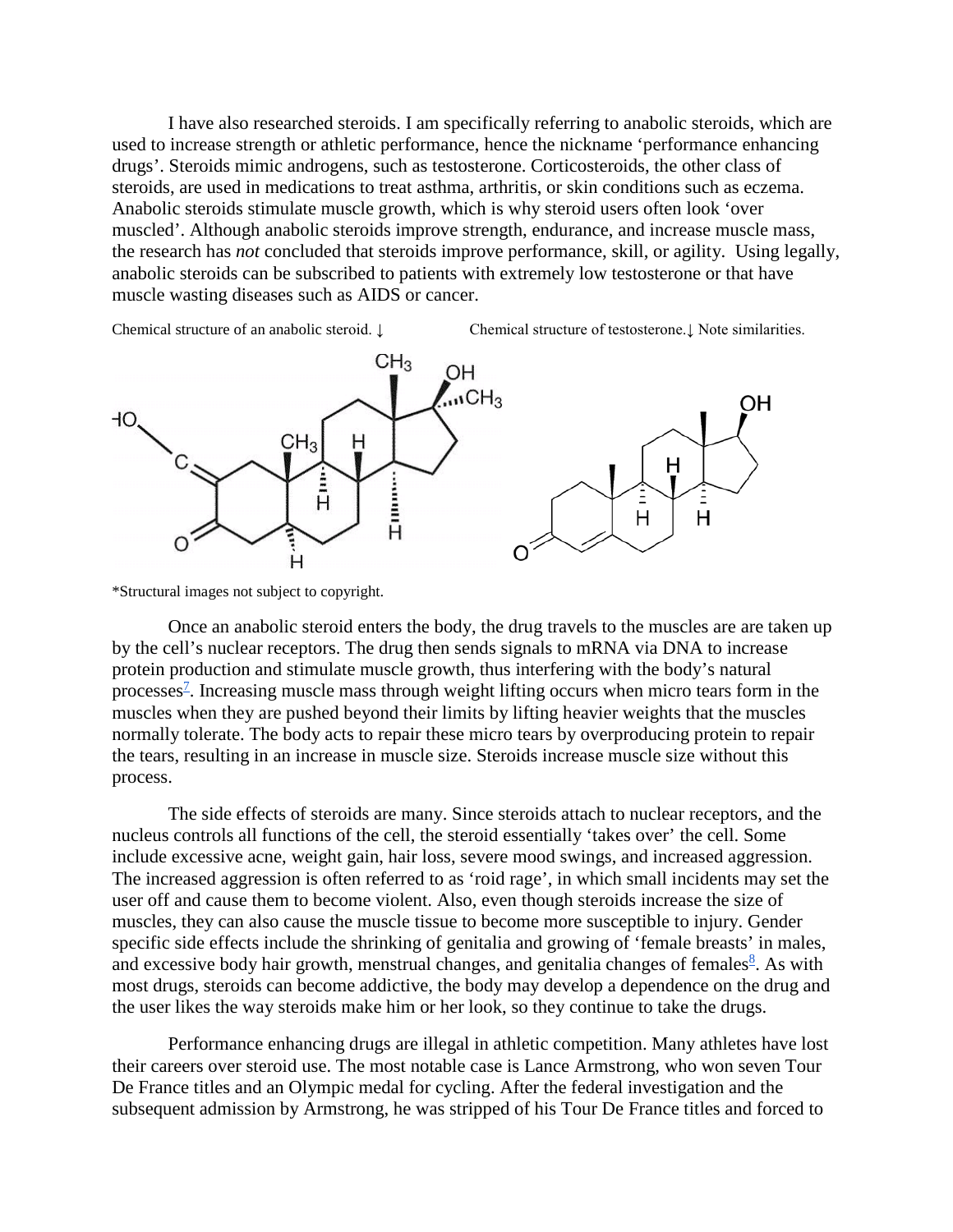return his Olympic medal. This however, does not stop thousands, or perhaps millions, of athletes to continue to abuse anabolic steroids. The methods of delivery are as varied as the methods used to avoid detection in drug screenings.

The third drug I plan to focus on is Adderall. Adderall is a stimulant used to treat ADHD and narcolepsy. The drug is a combination of amphetamine (traditionally called an 'upper') and dextroamphetamine, another central nervous system stimulant<sup>9</sup>. The intended purpose is to increase focus and concentration in patients with ADHD and to halt the overwhelming drowsiness that occurs in patients with narcolepsy. It is one of the most commonly prescribed drugs for children with ADHD (along with Ritalin)<sup>10</sup>.

Adderall, if used responsibly, can be an effective drug in the treatment of ADHD as part of a total treatment program. However, there are side effects. They include, but are not limited to, insomnia, mood swings, loss of appetite and 'crashes' which occur when the intended effects of the drugs wear off. It is a schedule II controlled substance, which means there is a high risk of abuse and addiction.

Abuses of Adderall come in many forms. The drug is intended to be taken orally, but has been crushed and snorted by abusers, which is not only causes the drug to be less effective than the oral route, but may damage the nasal passages in the same way that snorting cocaine does. If taken with alcohol, which has been done to 'prevent' a person from the effects of intoxication such as impaired functions, it becomes dangerous because it may cause the abuser to drink even more, thus increasing the risk for alcohol poisoning. Many students use it as a 'smart drug', thinking it will help them stay alert and improve focus when studying for a major test, even though studies conducted have found no association with the consumption of Adderall and an increase in academic performance. Adderall, like many other substances, has also been used as for weight, which is usually temporary and is dangerous, leading to heart issues such as heart attacks and cardiac arrest $\frac{11}{1}$ .

I have recently decided to include opioids in my CU. Opioids are a class of drugs that include opiates, which are drugs such as morphine that are derived from the opium latex of the poppy plant, indigenous to Asia<sup>12</sup>. Opioids also include synthetic derivatives of opium such as hydrocodone, oxycodone, and fentanyl, which are many times more powerful and more addictive than morphine<sup>13</sup>. Fentanyl in particular is up to 50 times more powerful than heroin and can be 100 times more powerful than morphine. Opioids work by binding to opioid receptors in the brain, causing a flood of a euphoric like sensation. Pain is a sensation, so the sensation of pain is replaced by the euphoric sensation. This is why the drugs are so addictive. Opioid abuse leads to, and has led to many deaths. According to some sources, as many as 70 people die of opioid overdose every year, the most recent notable death was of the Pop Icon Prince, who died of an accidental overdose of fentanyl in  $2016<sup>14</sup>$ . The problem is that many opioids depress the respiratory system to such a degree that the person may stop breathing, occurring in death.

#### **Instructional Implementation**

My best vision for this class is to be set up as a class that meets after school twice weekly (Mondays and Thursdays) for 75 minutes over the course of 18 weeks. Students who are interested in the course must first meet the prerequisites (at least a junior, have taken biology and chemistry and passed with a B or better, have taken at least one Biomedical, Forensics, or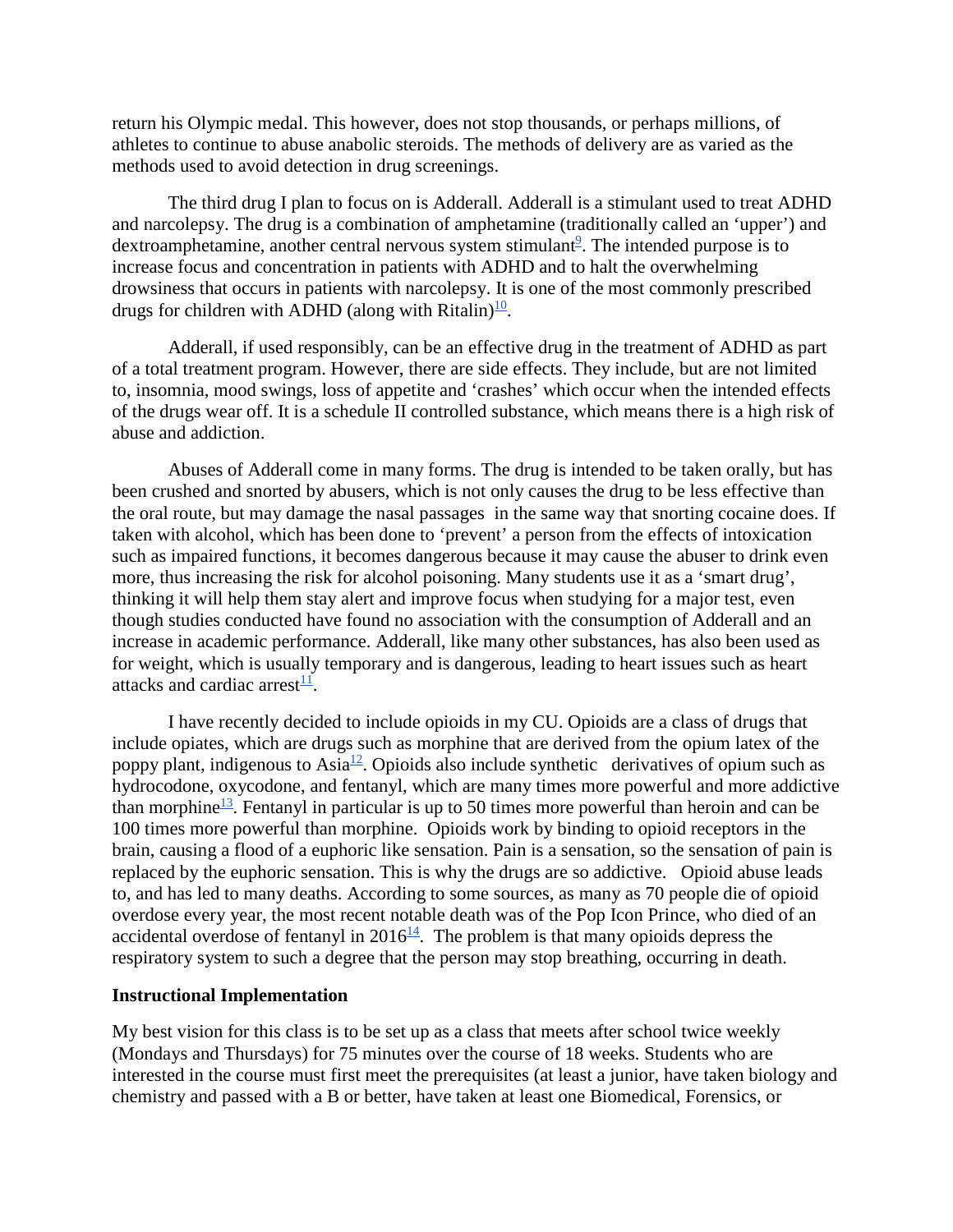Anatomy and Physiology class). If the students meet the prerequisites, then they can apply for the course. The application must include at least one teacher recommendation and student must write a brief response of 250 words or less as to why they want to take the course and what they hope to learn.

The best way to introduce a unit, in my opinion, is a short video clip or article to capture the student's attention. Introductory video clips should be no longer than three minutes, to keep the students engaged. Before the video clip, I will give students a survey (see appendix 3). The survey will ask what types of medications have they taken, and what types of chronic conditions (asthma, diabetes, ADHD, etc.) for which they take daily medications. The survey will be in a Google Form, so that data can be saved, and it will be confidential. Students will not enter their ID number or name. Only their age and gender. The introductory video clip will be of President Trump declaring an 'Opioid Emergency' in the United States<sup>15</sup>. The students will have three questions to answer after the clip; 1) What is an opioid? 2) Give three examples of opioid medications. 3) Describe the relationship between opioids and drugs such as heroin and morphine. 4) Do you agree with the President that there is currently an opioid emergency? The first three questions will require some research. Students have access to technology via Internet on their Chromebooks to do some research. We will then watch a twelve minute video clip on opioid addictions among teens<sup>16</sup>. After the video students will have a chance to rethink their answer to the fourth question. The students will then engage in a Socratic seminar to discuss the video clips so far and their opinion of what a drug actually is (see [appendix 2](#page-11-1) for lesson plans).

This class will be organized into five units. The units are 1) What is a drug? (Pharmacology) 2) NSAID's and OTC medications, 3) Anabolic Steroids, 4) ADHD medications, and 5) Opioid and Addiction. Each unit would have a pre-assessment before the unit begins and a post assessment after the unit (see [teacher resources\)](#page-13-1). The course will also have a final project in which the students profile a pharmaceutical company. The class will include at least one field trip to tour a pharmaceutical company. This entire course will be set up in a 'flipped classroom' Socratic style course (see teacher resources). I will do small lessons to give students background information that they need for the course. The lessons will be posted online and students will be responsible for completing the lessons and mini assessments (see [appendix 3\)](#page-12-0) before coming to class. In class, we will focus mainly on labs and Socratic seminars to discuss the content. A 'flipped classroom' works by delivering instructional content outside of the classroom (usually online) and in class time consists of labs, discussions, and what may typically be classified as homework<sup>[16](#page-18-0)</sup> (see teacher resources). Since I plan to offer this class after school as an option for advanced students, it is important to keep the class as non-traditional as possible to keep students interested.

#### Coursework

As stated before, the course will be set up based on the principles of the flipped classroom and Socratic seminars $\frac{17}{17}$ . Students will be given an assignment, which will include an instructional video with a mini-assessment and an article to read. The students will have two attempts to pass the assessment with a score of 80% or better. Assessments will be five questions. If students do not pass on the second try, then they will receive reinforcement exercises in class to be sure they master the concepts being discussed in class.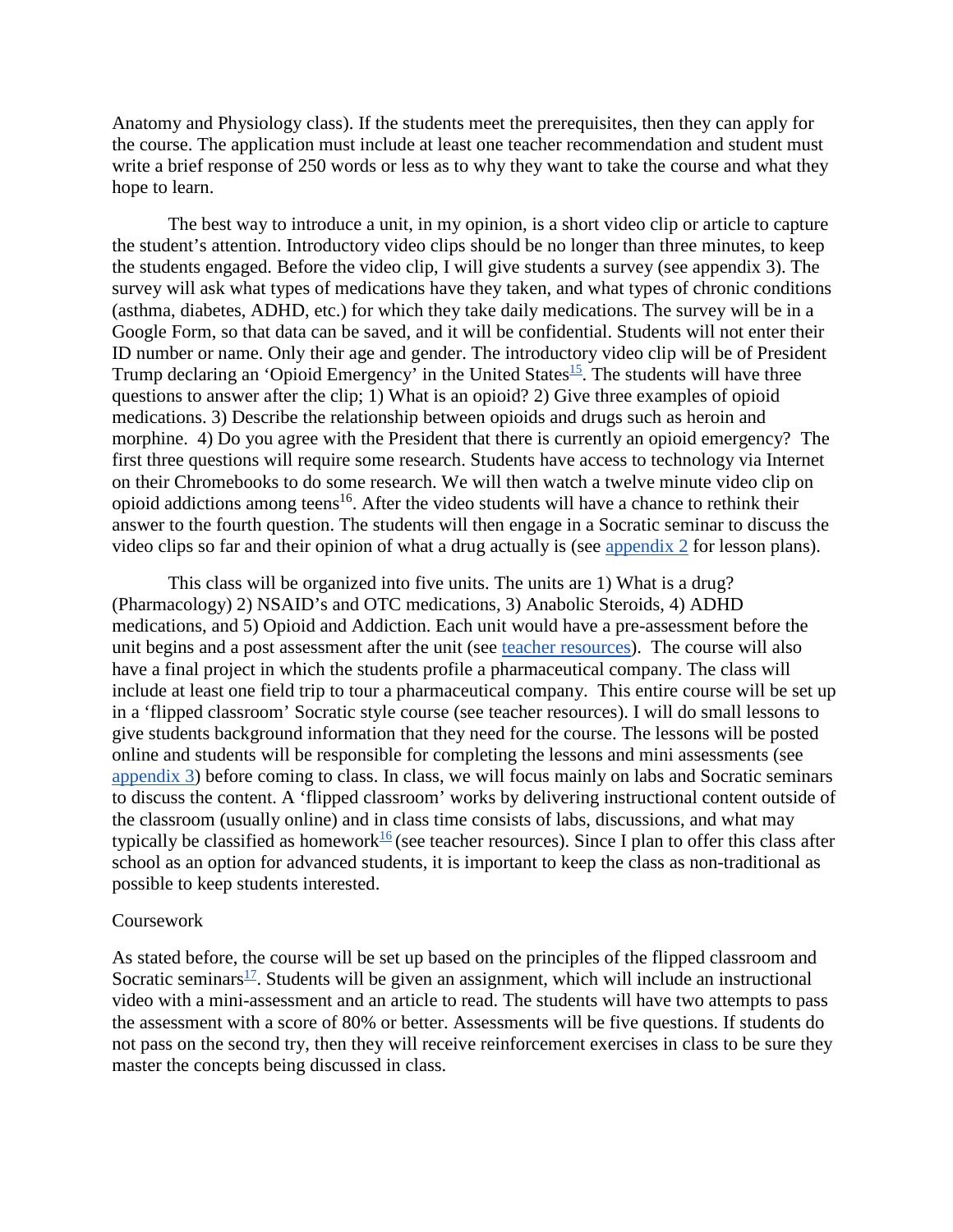The first 'lesson' will take place after the introductory class. Students will be assigned a 7 minute video describing what 'pain' is. Students will take a 5 question mini-assessment on the video clip Instead of an article, students will be assigned part of a video (pushing the limitssensation) to watch, focusing on pain. In class, before the seminar, students will answer reflections questions on the video. These questions will be subjective, focusing on the student's' interpretation on what the video was about. After the reflection, the Socratic seminar will begin. The seminar will last anywhere from 20 minutes (if the students have a lab or formal assessment), to one hour if the seminar will be the main focus of class. After the seminar, students will then complete another reflection on the seminar. Each seminar will have focus questions. There will be three focus questions for a twenty minute seminar and five to seven questions for a longer seminar.

If the focus of the seminar will be an article instead of a video, the structure of the class will work the same way. Students will watch the instructional video and complete the assessment, then read the article. Students will have to annotate the article using close reading strategies (see teacher resources). A great way to remind students of close reading strategies is to post an anchor chart in the classroom (see teacher resources). Students may have the article with them to refer to during the discussion if they have annotated it. The pre and post seminar reflections will be the same as if they watched a video.

#### Labs

Labs are an important part of every science based course. This course I have designed will have at least three labs. The labs I have chosen are economical, relevant and have the degree of rigor I would expect for high school students. The first lab would be on drug detection and toxicology. This lab, from Carolina Biological, simulates drug detection techniques using thin-layer chromatography. The drugs in this kit are not all simulated. Some of them are weak concentrations of actual drugs that are commonly used. In this lab, students extract drugs from simulated urine using columns, elute the drugs, run them on chromatographic gels, and use visualization techniques to identify the drugs. The lab may be done in or two ninety lab periods and is easily separated into drug isolation and chromatography sections. Approximately fifty minutes is required for completing the thin layer chromatography and visualization process, which must be done all at one time. Since the lab involves many parts, teachers may cater the lab to include only the parts they feel will most benefit the students. The second laboratory experiment is a drug analysis lab, which investigates contaminants from common OTC medications. This is sold from Carolina Biological as a Drug Analysis lab. This lab would be completed during or after unit 2 (NSAIDs and OTC drugs). Some of the drugs tested for are OTC cold medicines, sleep aids, analgesics, mouthwash, and iron sulfate. Students use detection strips to test for the presence and concentration of the drugs. The final lab is on addiction and the brain's response. This lab, sold by Science Take-Out, features a fictitious drug 'Floratryp' an opioid which is highly addictive. The lab includes simulated medical reports and a fictitious patient. The students will analyze medical reports, conduct research on addiction, and carry out lab analysis on simulated dopamine levels in the human brain. This lab comes with a pre and post assessment.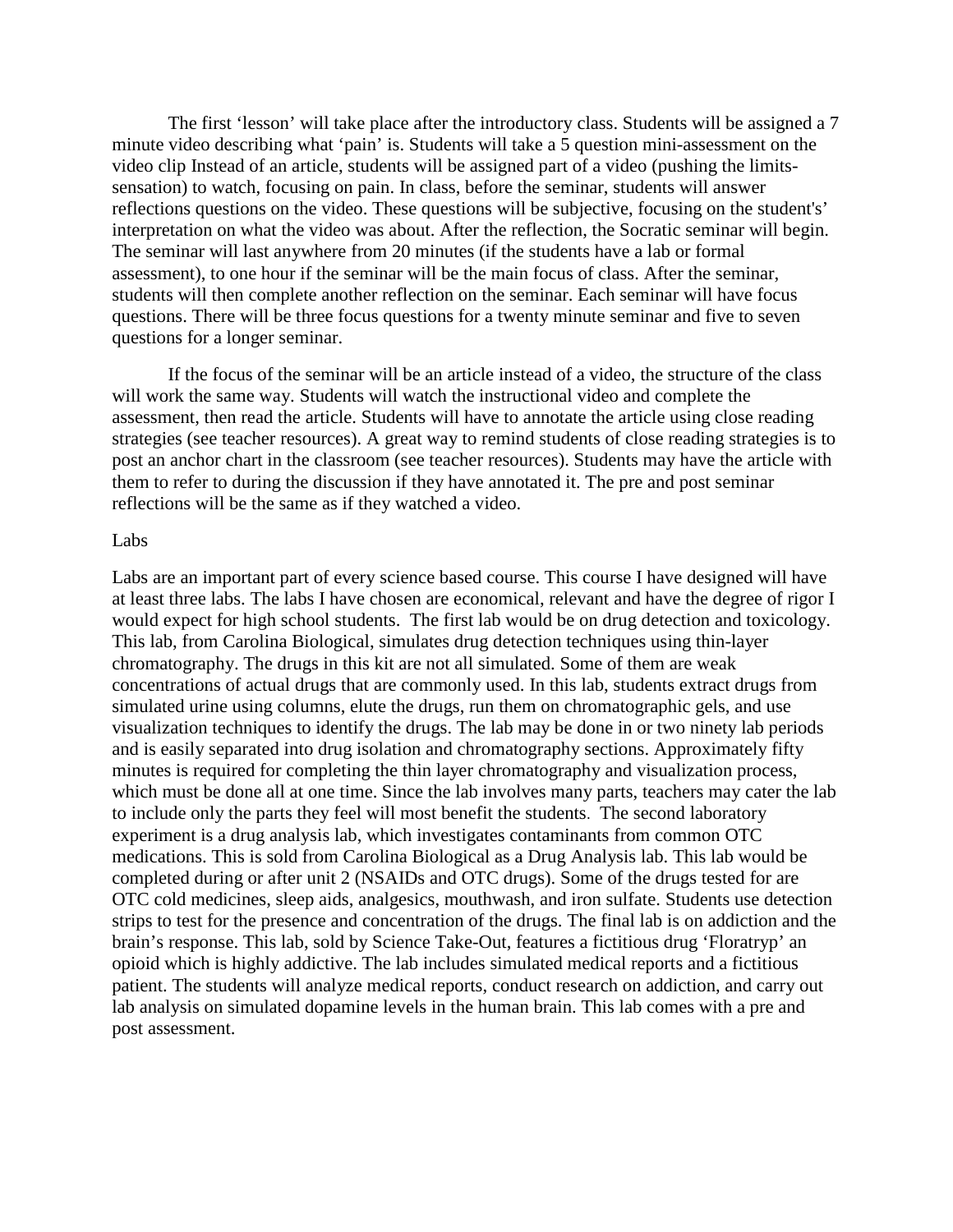#### **Assessments**

Each unit will have one summative assessment at the end of the unit (see appendix 3). Each lesson of the unit will have a mini-assessment after the lesson is complete. This way, I will know if the students are on target to demonstrate mastery of the assessment at the end of the unit. Each mini assessment from a lesson will consist five multiple choice questions. Students will also have to fill out a reflection in class, both before and after the seminars. These reflection questions will help them with the free response questions included in each summative assessment. The unit assessments will be 15-17 questions, with two questions being free response. I will use a rubric to grade these questions. The goal of these assessments is for students to demonstrate mastery. Since mastery is defined as a score of 79% or higher, students will be allowed to take the assessment 1 additional time to achieve mastery if they do not achieve the minimum score the first time<sup>18</sup>. Before students retake the assessment, they will complete a series of reteaching and relooping activities, focusing on which areas they did not master.

## Final Project

The final project will be introduced during unit 3 of the class, but will not be due until the end of the course. The students will receive a project description and rubric upon introducing the project. The project will focus on pharmaceutical companies. The student will choose a pharmaceutical company from a list provided from the teacher. The students will have to create a profile of the company including the company name, who founded the company, the headquarters location, revenue from the 2016 fiscal year, current President/CEO and the stock price. The students will then choose three drugs from the company. The profile of the drugs must include name, generic name (if applicable), chemical formula, indications, side effects, and any recall or newsworthy information. For example, if student chose to profile *Subsys* which is a form of fentanyl manufactured by the Pharmaceutical company INSYS, they would include the accidental death of Prince and the current declaration of an 'opioid emergency' by President Trump. The students must also find and cite at least one journal article on at least one of the drugs they profiled. Lastly the students must cite their references using MLA citation (generally accepted form by CMS). This project will be in the form of a presentation. The presentation could be a presentation poster, slideshow, or Prezi ©. The presentation will be timed, and be no less than five minutes and no longer than ten minutes. In addition to presenting the information to the class, the project must be submitted using the learning management system (Google Classroom, Canvas, Schoology, etc.) to the teacher.

## Literacy Incorporation

In Phillip O. Berry's [School Improvement Plan](http://schools.cms.k12.nc.us/phillipoberryHS/Documents/BerryAcademy%20School%20Leadership%20Plan%2016-17.pdf) , all faculty participated in professional development workshops promoting literacy in the classroom. These workshops continue through this year (2017-2018). The focus of these workshops is text complexity and literacy strategies such as close reading, and annotation. These are set up through vertical alignment in PLC sessions (professional learning community) to encourage rigor through text complexity, text dependent questions, academic dialogue, and tasks<sup>19</sup>. I have chosen the book *Dr. Feelgood: The Shocking Story of the Doctor Who May Have Changed History by Treating and Drugging JFK, Marilyn, Elvis, and Other Prominent Figures*. This book tells the story of Dr. Max Jacobson, a German Jew who immigrated to the United States before his family could be arrested by Hitler and the Nazis. He had experimented in pain management in France and Czechoslovakia (now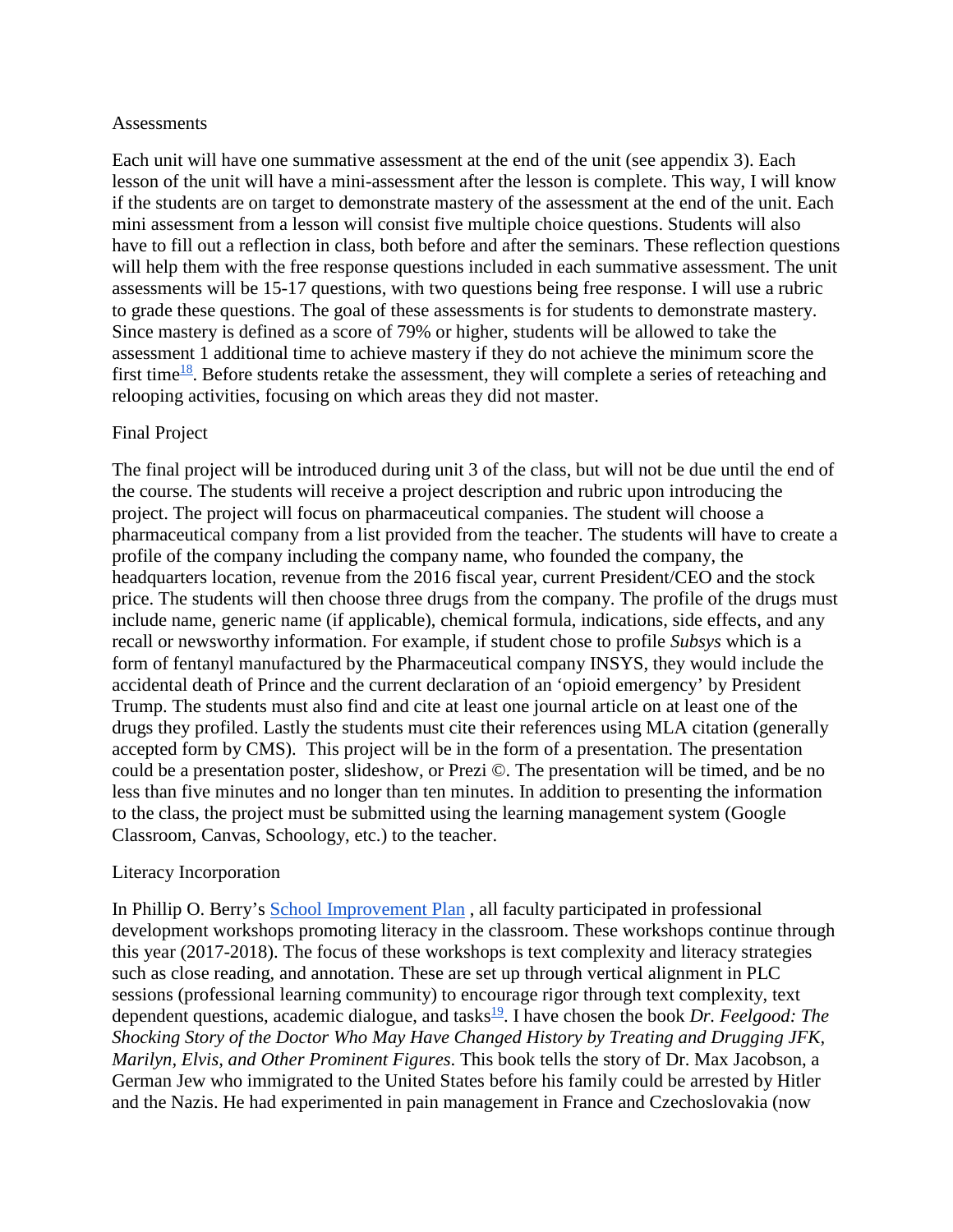Czech Republic) using Amphetamines and a cocktail of vitamins. He experimented on himself, as many doctors did during that time (1930s-60s). The reason I have chosen this book is for the ties to many other subjects in the core curriculum:

- History (WWII, Nazis, Immigration to the US)
- Politics/ History (JFK meeting with Nikita Khrushchev of Russia, Bay of Pigs Vienna Summit)
- Health Sciences (Medical History of JFK)
- Medicinal Chemistry (Amphetamines and their derivatives)
- Human Body Systems (Nervous system response to stimulants such as Adderall and Methamphetamine)

#### *An example of a text dependent question:*

Starting at the bottom of page 64 and continuing to page 65, cite evidence from the texts that suggests at least two reasons why the medical community did not accept Dr. Jacobson's findings on his pain management cocktail.

#### *An Example of a close reading strategy:*

In Chapter 7: The Vienna Summit, Create a timeline of events, including the Bay of Pigs and events that led up to Kennedy's meeting with Khrushchev that contributed to the President's ongoing addiction to Dr. Jacobson's methamphetamine 'vitamin cocktail' and his increasing dependence on Dr. Jacobson.

#### *Text dependent question from Chapter 7:*

How did the Vienna Summit increase Jacobson's feeling of self-importance?

This book provides an intimate view of the personal medical histories of some of the most Famous Americans, and shows that no one is immune to addiction. It also shows how drugs may have contributed to major events in history. Some sources state that the reason the meeting with Khrushchev did not go well at the Vienna summit is because JFK was 'too high' to focus and therefore fell victim to Khrushchev's aggressive tactics $\frac{20}{2}$ .

## Field Trips

There are several small pharmaceutical companies in Charlotte, one being ENDO, a specialty pharmaceutical company located in South Charlotte. I feel the students will benefit from a tour of a pharmaceutical company to see the actual process in motion. The staff there would provide a presentation on their company and how the medications they produce affect human health. Students will then be able to ask questions and receive a tour of the plant. The benefits of seeing a pharmaceutical company are: 1) students can see for themselves the process of drug manufacturing 2) students can explore a career or internships in the pharmaceutical industry 3) students may interact with medical professionals that can act as mentors. Educational journeys provide a practical experience that cannot be duplicated in the classroom.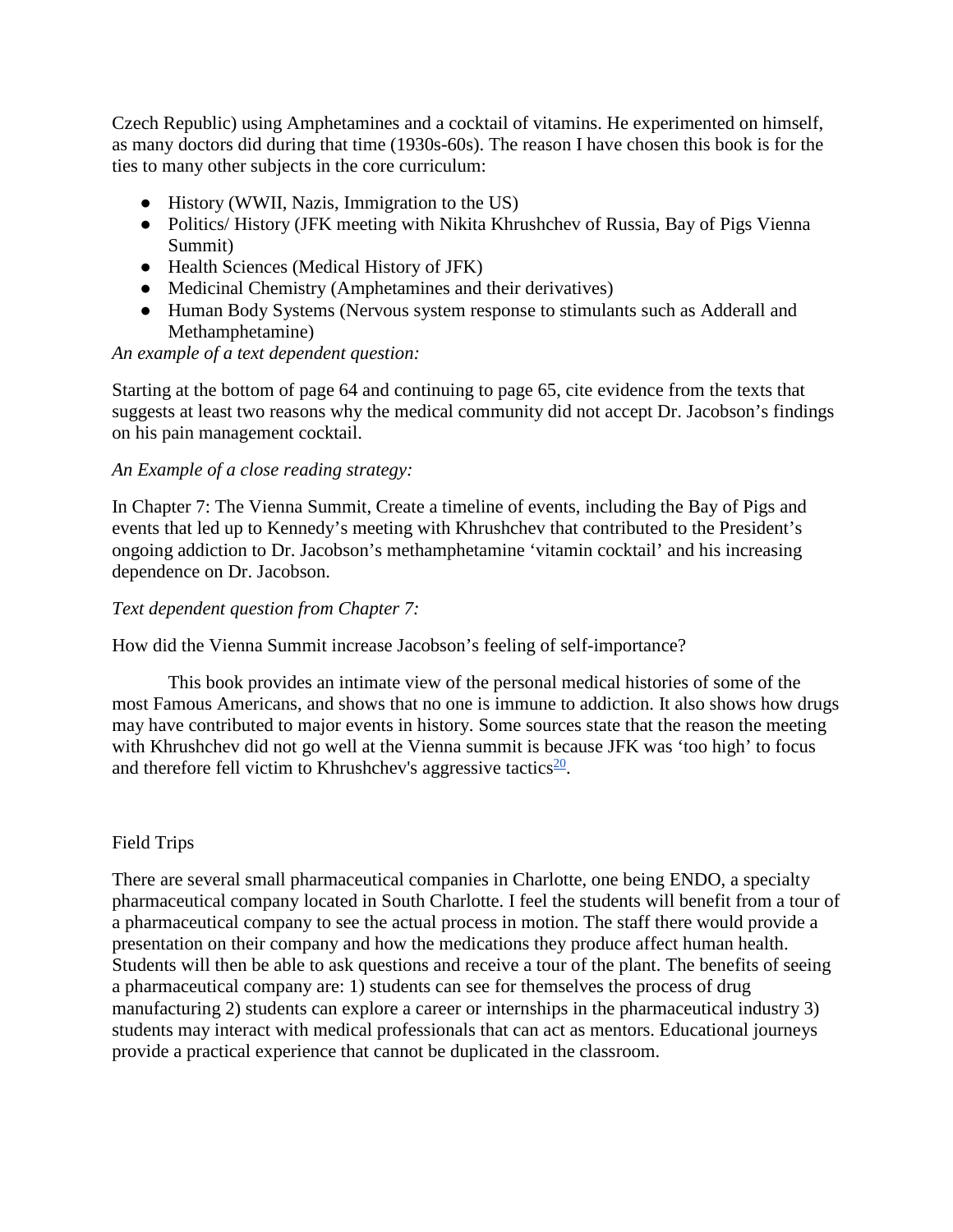Another idea for a field trip is a visit to the local forensics lab. The technicians there could talk about what happens when law enforcement seizes drugs. This presentation could discuss the chain of custody, identification, and disposal of the drugs. They could also talk about Methamphetamine labs and why they are so volatile. The forensics lab could also discuss the process of drug testing, not only urine screening but testing hair and nails for drug 'timeline'<sup>21</sup>. Forensics is another career path in both Health Sciences and Law Enforcement that students can explore.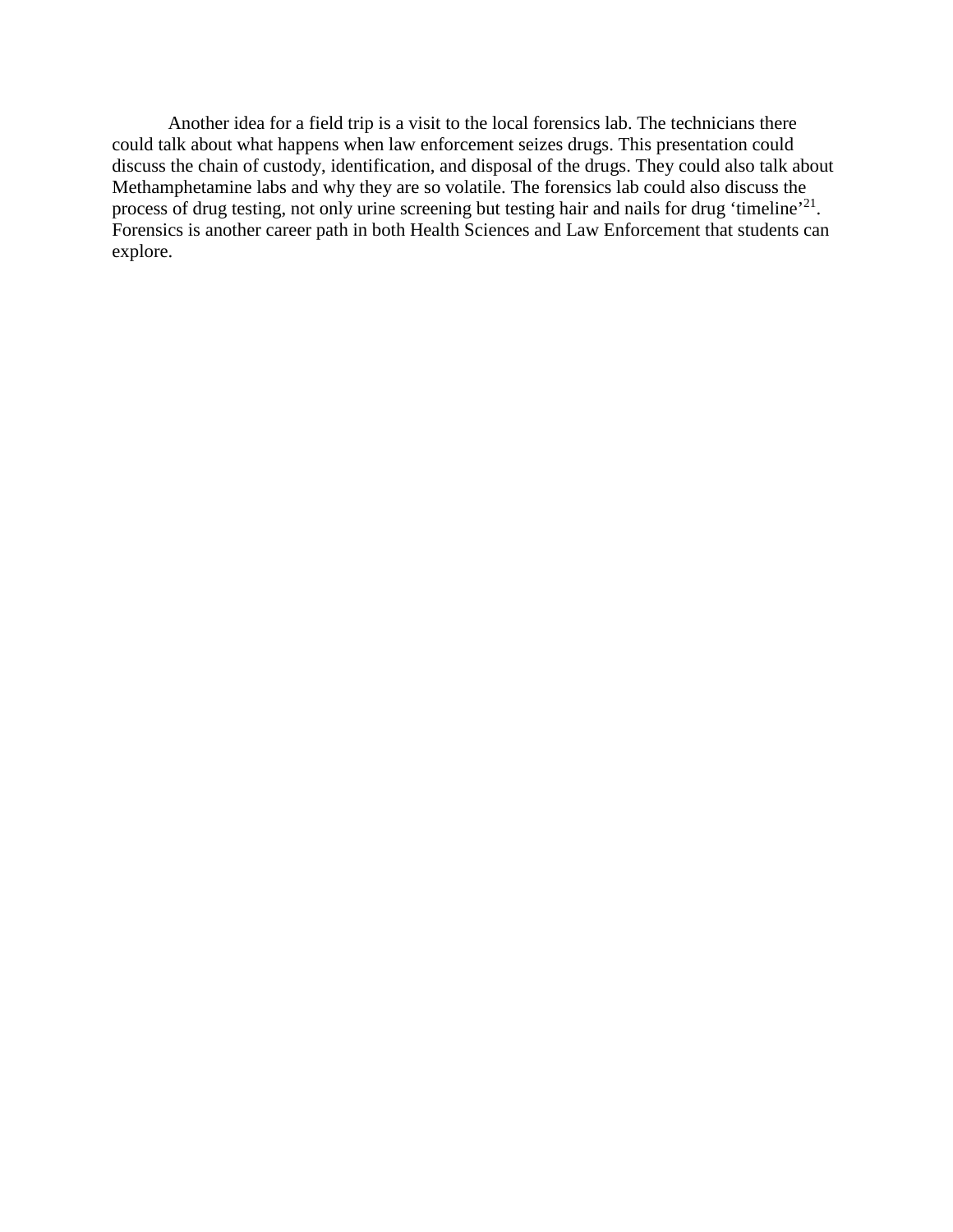# <span id="page-11-0"></span>**Appendix 1: Teaching Standards**

## **Honors PLTW Medical Interventions**

MI 1.2 Students will study infectious diseases and antibiotics, investigating how antibiotics work and the different classes of antibiotics.

MI 3.3 Students will study cancer drugs and pain management, investigating how the drugs work and what patients can do about the side effects, such as severe pain, fatigue, and hair loss.

## **Honors PLTW Human Body Systems**

HBS 3.4g Analyze urinalysis results to diagnose disease, drugs, and dysfunction in human body systems.

HBS 5.3c Students will explain how the human body senses and processes signals of pain.

HBS 5.3e Students will outline what happens inside the body when a person feels pain.

HBS 6.1a Students will describe how the body systems respond to extreme external environments.

## **AP ® Chemistry**

LO 2.1 Describe how the body systems respond to extreme external environments.

## **CTE Health Occupations Pharmacy Technician**

3.01 Understand classifications of medications.

<span id="page-11-1"></span>3.02 Understand compounding medications.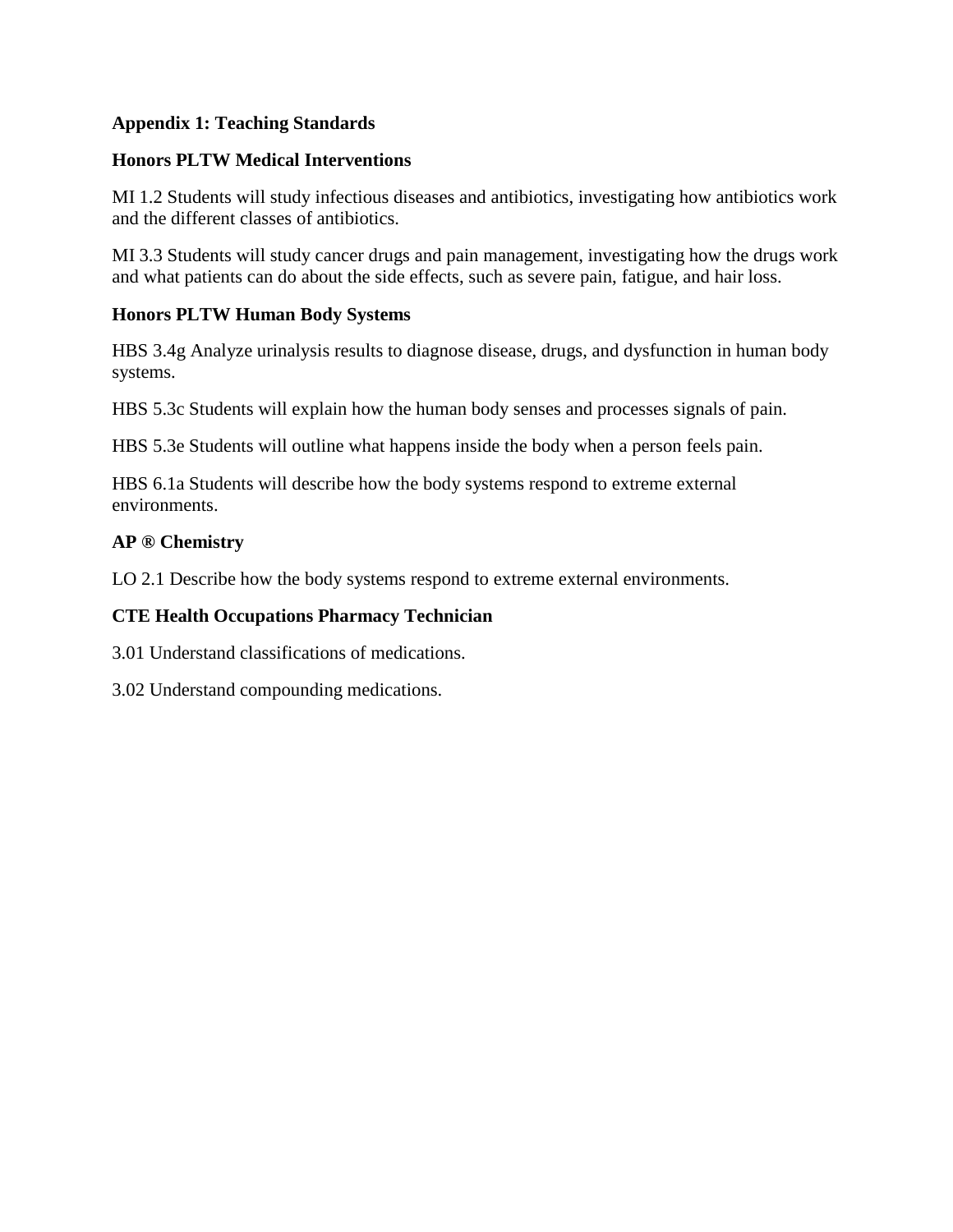# **Appendix 2: Sample Lesson Plan**

**Course:** Medicinal Chemistry

**Day**: 1

**Topic**: Emergency?!

**Class duration**: 75 Minutes

**Objective:** To set a pace for the course and decide whether the study of drugs today is relevant.

**Warm-up/Bell Ringer**: Students fill out survey on drugs and their medical conditions. (5 minutes)

**Course Opening**: Students watch a CNN clip of President Trump declaring an 'Opioid Emergency'. (2 minutes)

**Guided Practice:** Students answer the following four questions (10 minutes)

- 1) What is an opioid?
- 2) Give three examples of opioid medications.
- 3) Describe the relationship between opioids and drugs such as heroin and morphine.
- 4) Do you agree with the President that there is currently an opioid emergency?

## **Lesson Presentation:**

Students watch the video clip 'It's 'chemical warfare' on our children'.

Then students can revisit their answer to the fourth question from guided practice to see if they have changed their position. (15 minutes)

## **Personal Connection:**

Students will engage in a Socratic seminar with the following focus questions:

- 1. Is there a difference between 'drugs' and 'medicine'?
- 2. How do you feel about the current system of drug administration (prescription vs nonprescription)?
- 3. Are there any 'illegal' drugs that should be legal and why?
- 4. Are there any 'legal' drugs that should be illegal and why?

The seminar will last 30 minutes. Students will be given two popsicle sticks, which represent the number of times they can speak. After they use up their two sticks, they must wait until all students have spoken at least twice before they speak again. Students will be graded on participation and the quality of their answers.

**Independent practice:** Students will complete a reflection on the Socratic seminar. (8 minutes)

<span id="page-12-0"></span>Additional Practice: Students will receive information on their first out of class assignment to prepare for the next class. (5 minutes)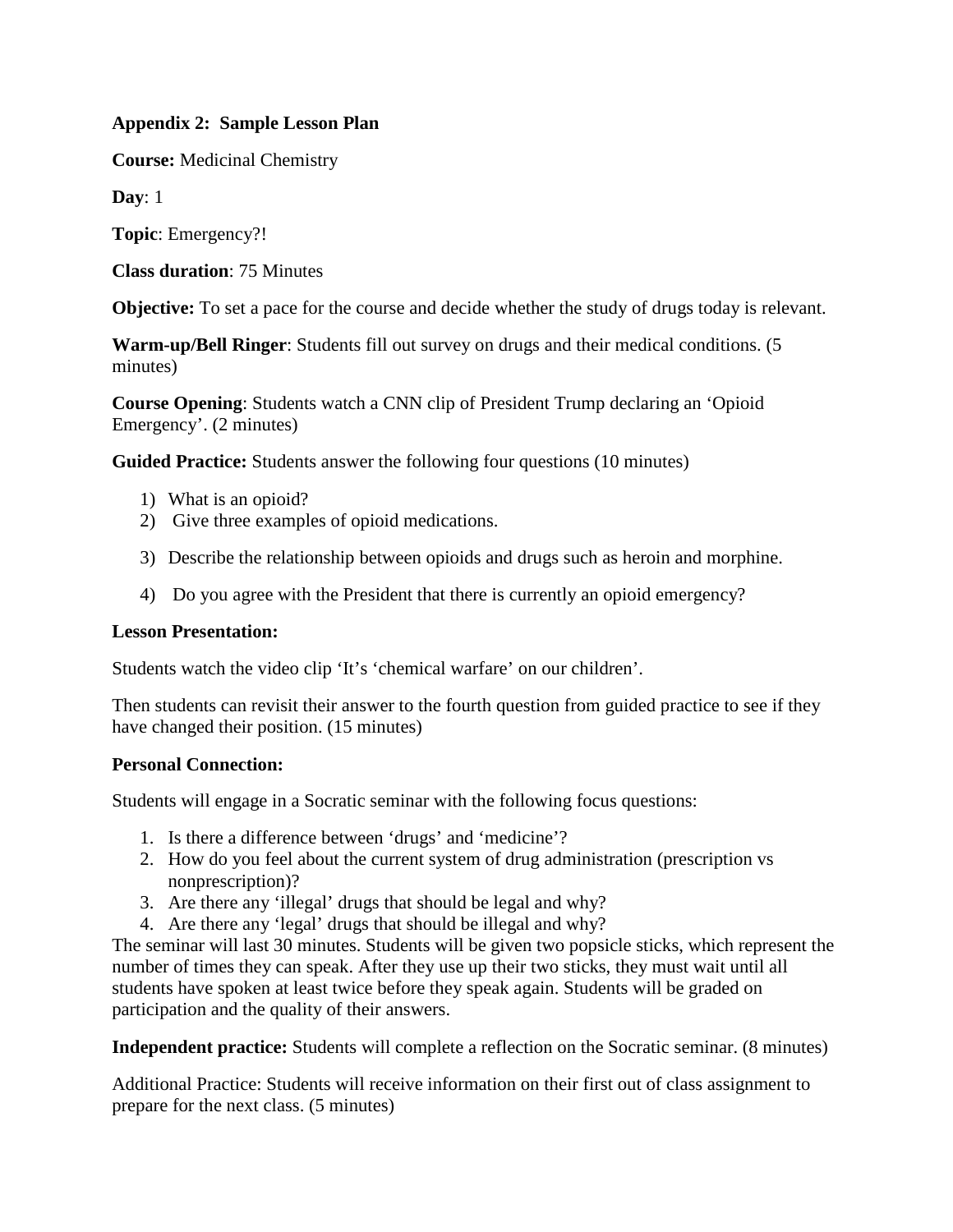**Appendix 3: Survey, Sample Assessments, and Rubrics Introductory Survey <https://goo.gl/forms/HNcJO1ROhuHtzLCB2> Sample mini assessment <https://goo.gl/vwYk9B> Sample Rubric for Final Project**

**<https://goo.gl/feXHyi>**

## **Appendix 4: Infographic on the FDA Drug Approval Process**

<span id="page-13-0"></span><https://www.fda.gov/downloads/drugs/resourcesforyou/consumers/ucm284393.pdf>

## <span id="page-13-1"></span>**Teacher Resources & Student Resources**

#### **Socratic seminar**

- "Socratic Seminars Read.Write.Think." Readwritethink.org. Accessed October 30, 2017. [http://www.readwritethink.org/professional-development/strategy-guides/socratic](http://www.readwritethink.org/professional-development/strategy-guides/socratic-seminars-30600.html)[seminars-30600.html.](http://www.readwritethink.org/professional-development/strategy-guides/socratic-seminars-30600.html)A website that discusses the fundamentals and how to prepare students for a Socratic Seminar.
- "How to Teach a Socratic Seminar." Paideia. Accessed October 30, 2017. [https://www.paideia.org/about-paideia/socratic-seminar/.](https://www.paideia.org/about-paideia/socratic-seminar/) A website explaining the merits and how to teach a Socratic seminar.

## **Flipped Classroom**

"Flipped Classroom." Edutopia. Accessed October 30, 2017. [https://www.edutopia.org/blogs/tag/flipped-classroom.](https://www.edutopia.org/blogs/tag/flipped-classroom) A resource page for teachers with videos and articles on the flipped classroom.

"The Teacher's Guide To Flipped Classrooms." Edudemic. Accessed October 30, 2017. [http://www.edudemic.com/guides/flipped-classrooms-guide/.](http://www.edudemic.com/guides/flipped-classrooms-guide/) A website with resources on the flipped classroom.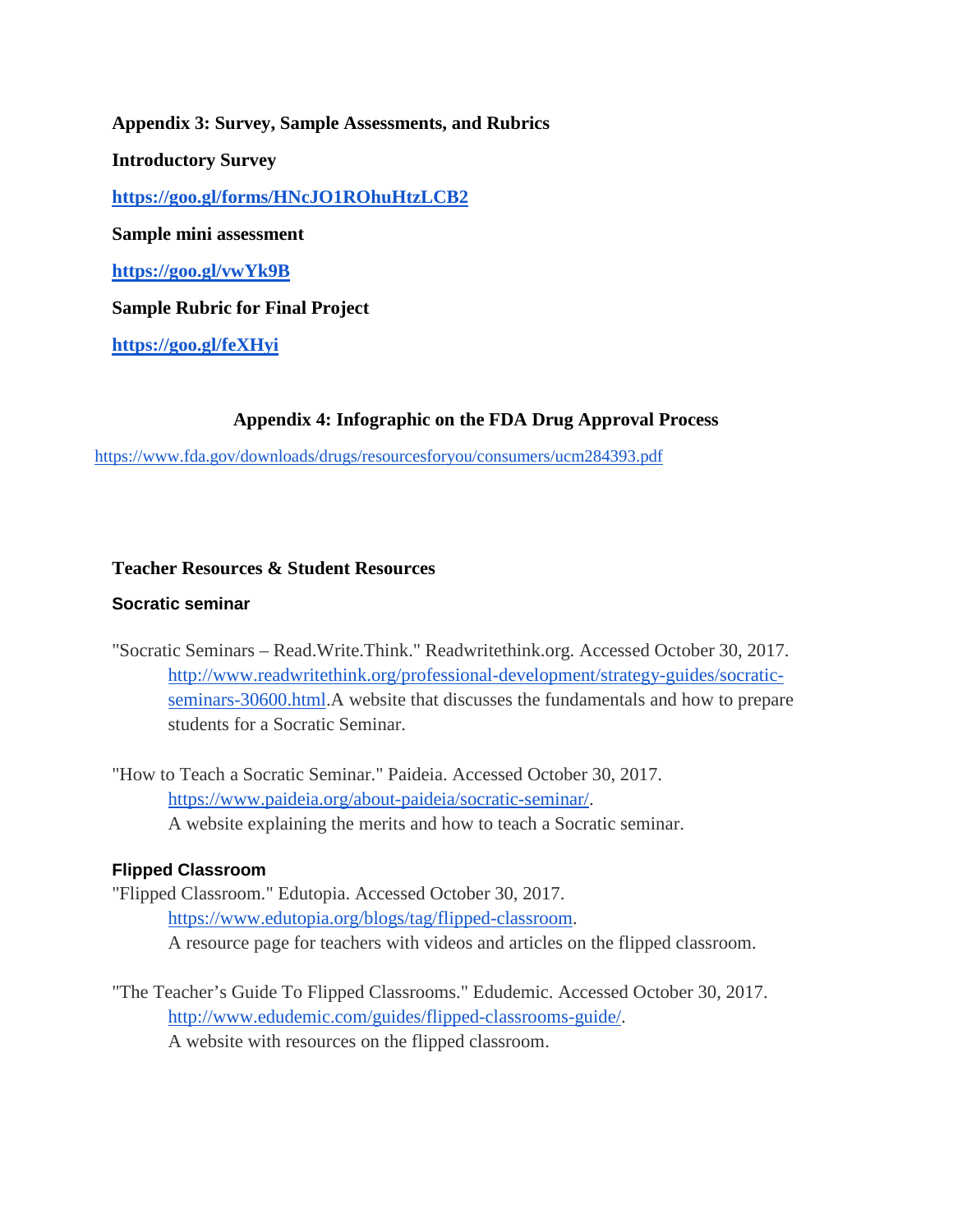# **Close Reading**

Lertzman, Richard A., and William J. Birnes. *Dr. Feelgood: the shocking story of the doctor who may have changed history by treating and drugging JFK, Marilyn, Elvis, and other prominent figures*. New York, NY: Skyhorse Publishing, 2014. A book detailing the medical practice of Dr. Max Jacobson, a Physician who treated President John F. Kennedy and many celebrities with methamphetamines and their derivatives.

We Are Teachers Staff on January 17, 2014 "Strategies for Close Reading." We Are Teachers. August 18, 2016. Accessed October 30, 2017. [https://www.weareteachers.com/strategies-for-close-reading/.](https://www.weareteachers.com/strategies-for-close-reading/) A resource for implementing close reading strategies in the classroom.

We Are Teachers. "21 Cool Anchor Charts To Teach Close-Reading Skills." BuzzFeed Community. Accessed October 30, 2017. [https://www.buzzfeed.com/weareteachers/21-cool-anchor-charts-to-teach-close-reading-s](https://www.buzzfeed.com/weareteachers/21-cool-anchor-charts-to-teach-close-reading-skill-h0xt?utm_term=.gglbPVxq4#.ttvpwjDlk) [kill-h0xt?utm\\_term=.gglbPVxq4#.ttvpwjDlk.](https://www.buzzfeed.com/weareteachers/21-cool-anchor-charts-to-teach-close-reading-skill-h0xt?utm_term=.gglbPVxq4#.ttvpwjDlk) Tips and examples of anchor charts for teachers.

# **Text-Dependent Questions**

<https://goo.gl/9JyZhM>

# **Labs**

*Brain Reward Pathway to Addiction*. 2013. Laboratory Experiment for Students, University of Rochester, Rochester NY.

A laboratory exercise through Science Take-Out that simulates the brain's response to addiction. [\(http://www.sciencetakout.com\)](http://www.sciencetakout.com/)

"Drug Analysis Kit." Carolina Biological Supply: World-Class Support for Science & Math. Accessed October 30, 2017. [https://www.carolina.com/forensic-investigation-kits/drug-analysis-kit/699750.pr.](https://www.carolina.com/forensic-investigation-kits/drug-analysis-kit/699750.pr) A lab that tests for common toxins in simulated OTC medications

"Introduction to Toxicology Kit." Carolina Biological Supply: World-Class Support for Science & Math. Accessed October 30, 2017. [https://www.carolina.com/forensic-investigation-kits/introduction-to-toxicology](https://www.carolina.com/forensic-investigation-kits/introduction-to-toxicology-kit/699764.pr?intid=jl_pdp&jl_ctx=on_site) $kit/699764.pr?intid=jl_pdp&jl_ctx=on\_site.$ Information on the drug screening lab including price and contents.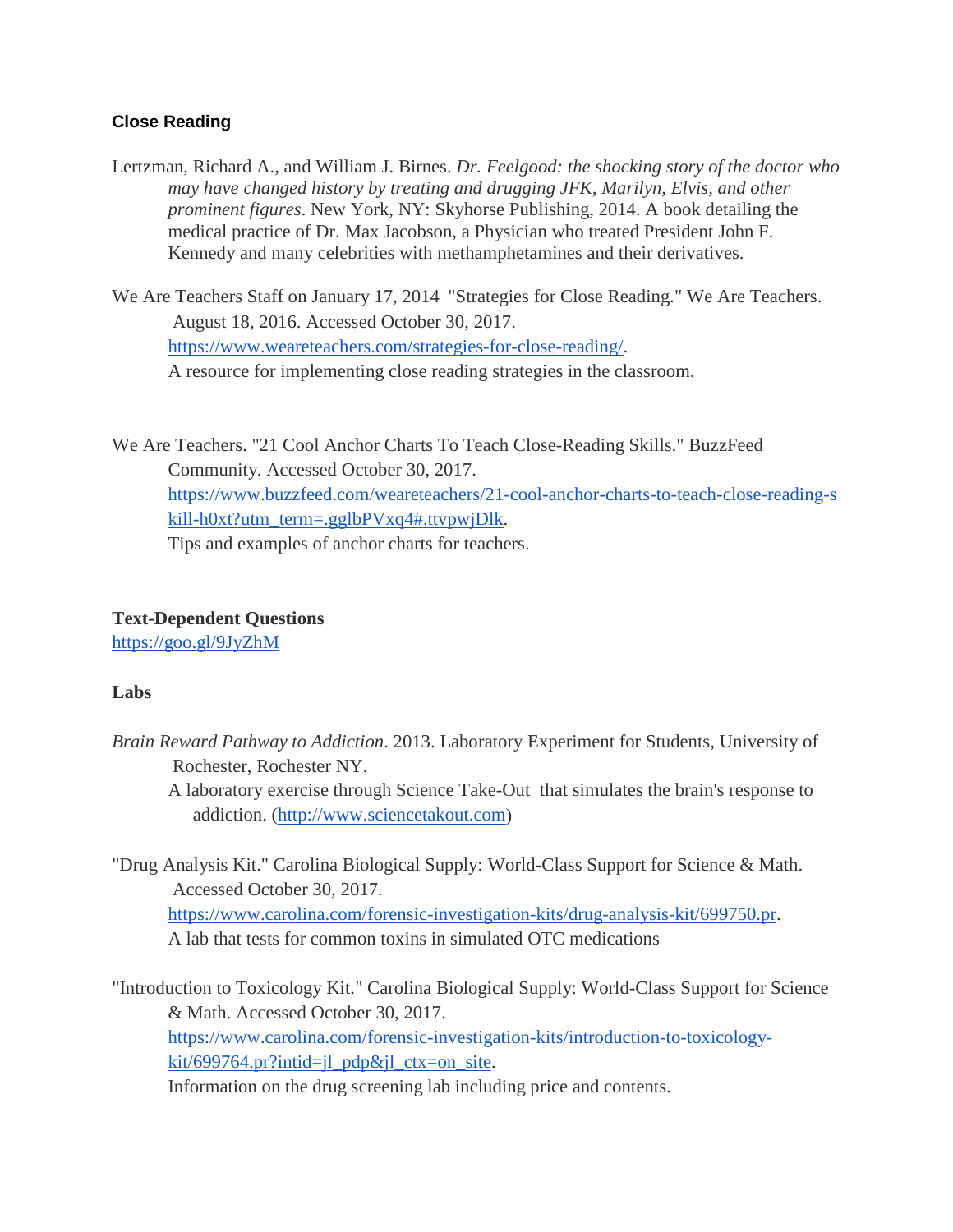## **Videos**

- Drash, Wayne, and Dan Merica. "Trump: 'The opioid crisis is an emergency'." CNN. August 11, 2017. Accessed October 29, 2017. [http://www.cnn.com/2017/08/10/health/trump-opioid-emergency-declaration-bn/index.html.](http://www.cnn.com/2017/08/10/health/trump-opioid-emergency-declaration-bn/index.html) A video clip from CNN of President Trump Declaring an 'Opioid Emergency' in the United States.
- Films for the Humanities & Sciences (Firm), Films Media Group, and Open University. 2012. *Pain: a History of Anesthesia*. New York, N.Y.: Films Media Group. [http://digital.films.com/PortalPlaylists.aspx?aid=13753&xtid=53464.](http://digital.films.com/PortalPlaylists.aspx?aid=13753&xtid=53464) A film on the history of anesthesia and pain management.

*Human Body: Pushing the Limits: Sensation*. United States: Discovery Channel, 2008. DVD. A video that explains how the body feels and interprets sensations, including pain. Accessible to CMS teachers through NCEdCloud. Click the Discovery Education icon and do a search for "Pushing the limits" or click this link: [https://app.discoveryeducation.com/learn/videos/11EC0108-68E2-4C2F-9DB3-](https://app.discoveryeducation.com/learn/videos/11EC0108-68E2-4C2F-9DB3-9D7A725CFE64?hasLocalHost=true) [9D7A725CFE64?hasLocalHost=true](https://app.discoveryeducation.com/learn/videos/11EC0108-68E2-4C2F-9DB3-9D7A725CFE64?hasLocalHost=true)

"It's 'chemical warfare' on our children - CNN Video." CNN. August 06, 2017. Accessed **October** 

29, 2017.

[http://www.cnn.com/videos/health/2017/08/07/hooked-american-addiction-harlow-orig-js](http://www.cnn.com/videos/health/2017/08/07/hooked-american-addiction-harlow-orig-js.cnn) [.cnn.](http://www.cnn.com/videos/health/2017/08/07/hooked-american-addiction-harlow-orig-js.cnn)

A CNN video documenting the current opioid crisis in America.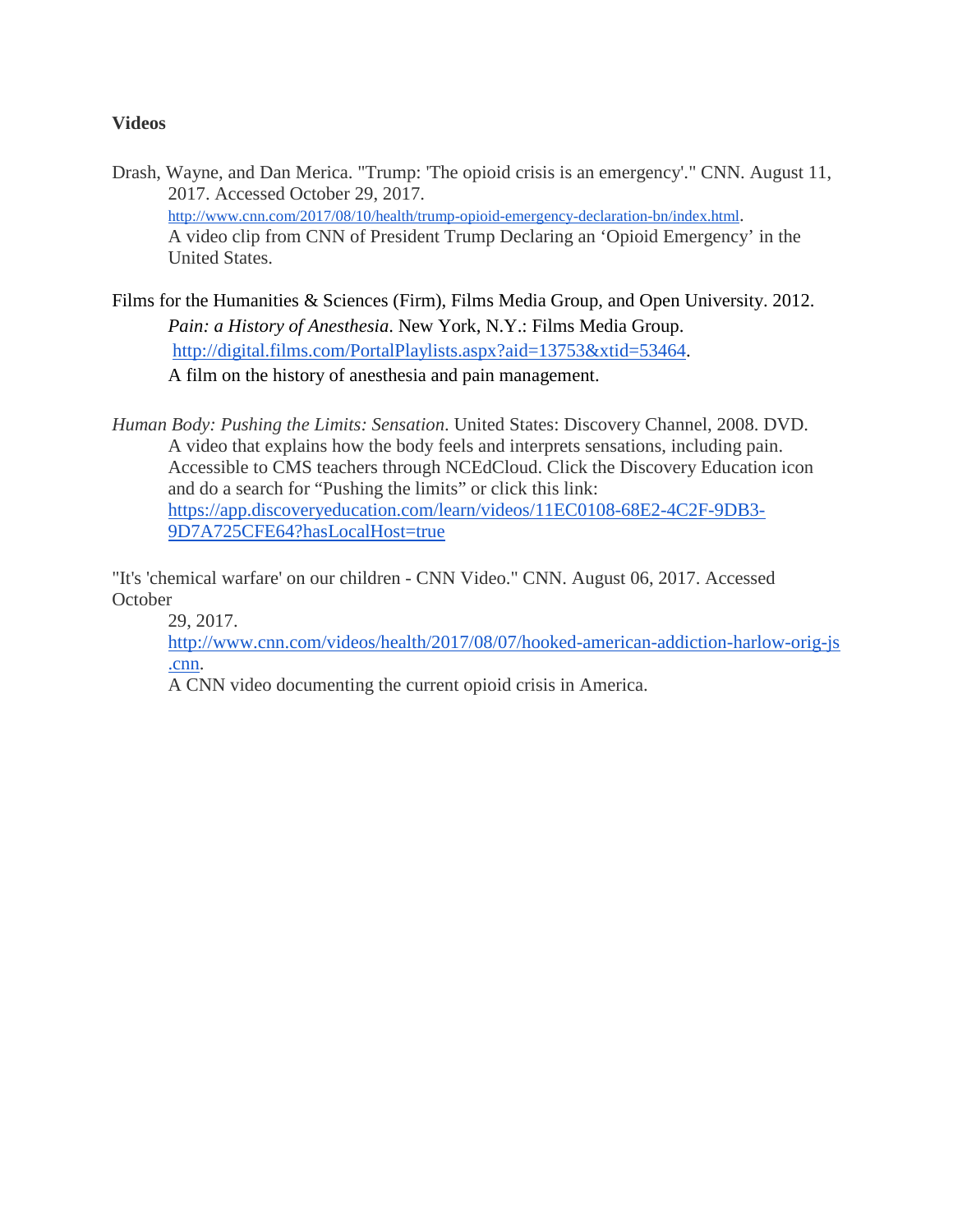#### **Annotated Bibliography**

<span id="page-16-0"></span>Akerlund M. 1990. "Modern treatment of dysmenorrhea". *Acta Obstetricia et Gynecologica Scandinavia.* 69 (7-8): 7-8.

An article on the current treatment of painful cramps during menstruation.

- "Are Steroids Worth the Risk?" Kid's Health. February 2017. Accessed August 2, 2017. [http://kidshealth.org/en/teens/steroids.html?WT.ac=ctg#.](http://kidshealth.org/en/teens/steroids.html?WT.ac=ctg) An article for teens discussing the effects of anabolic steroids on the body.
- Center for Drug Evaluation and Research. "Information for Consumers (Drugs) FDA Drug Approval Process Infographic (Horizontal)." U S Food and Drug Administration Home Page. Accessed November 09, 2017. [https://www.fda.gov/Drugs/ResourcesForYou/Consumers/ucm295473.htm.](https://www.fda.gov/Drugs/ResourcesForYou/Consumers/ucm295473.htm) An infographic illustrating the FDA drug approval process in an easy to understand flow chart.
- Cheng, Feixiong, Weihua Li, Yadi Zhou, Jie Shen, Zengrui Wu, Guixia Liu, Philip W. Lee, and Yun Tang. "AdmetSAR: A Comprehensive Source and Free Tool for Assessment of Chemical ADMET Properties." *Journal of Chemical Information and Modeling* 52, no. 11 (2012): 3099-105. doi:10.1021/ci300367a.

A scholarly article discussing the process of drugs entering the body, the pharmacokinetics, and the drug exit.

Drash, Wayne, and Dan Merica. "Trump: 'The opioid crisis is an emergency'." CNN. August 11, 2017. Accessed October 29, 2017. [http://www.cnn.com/2017/08/10/health/trump-opioid-emergency-declaration](http://www.cnn.com/2017/08/10/health/trump-opioid-emergency-declaration-bn/index.html)[bn/index.html.](http://www.cnn.com/2017/08/10/health/trump-opioid-emergency-declaration-bn/index.html) A video clip from CNN of President Trump Declaring an 'Opioid Emergency' in the United States.

- Films for the Humanities & Sciences (Firm), Films Media Group, and Open University. 2012. *Pain: a History of Anesthesia*. New York, N.Y.: Films Media Group. [http://digital.films.com/PortalPlaylists.aspx?aid=13753&xtid=53464.](http://digital.films.com/PortalPlaylists.aspx?aid=13753&xtid=53464) A film on the history of anesthesia and pain management.
- Hom, Elaine J. "Adderall: Uses, Abuses & Side Effects." LiveScience. March 28, 2016. Accessed September 24, 2017. [https://www.livescience.com/41013-adderall.html.](https://www.livescience.com/41013-adderall.html) An article that discusses the indications, pharmacokinetics, side effects, and risks of the drug Adderall.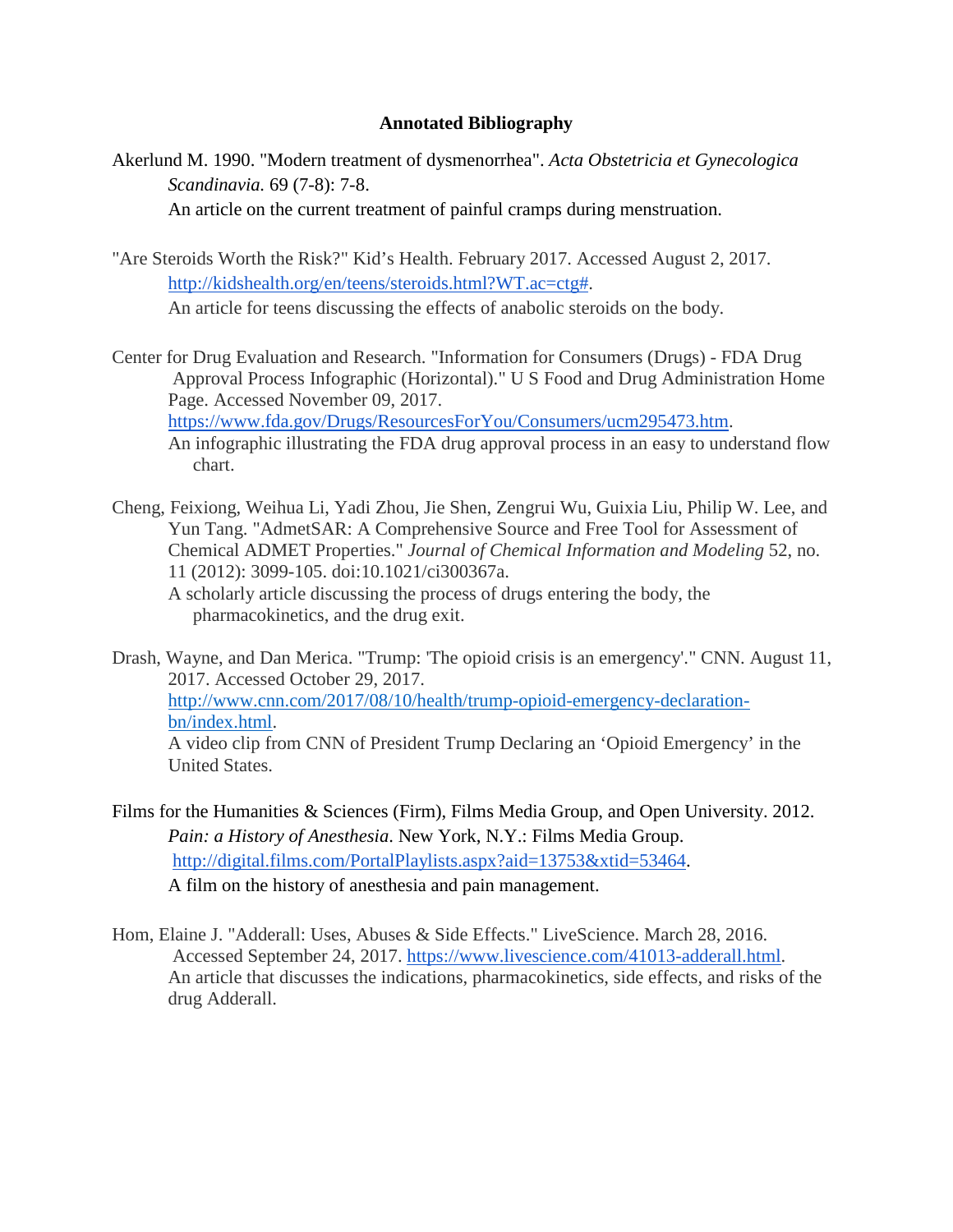- Hughes, J. P., S. Rees, S. B. Kalindjian, and K. L. Philpott. "Principles of Early Drug Discovery." *British Journal of Pharmacology* 162, no. 6 (March 2011): 1239-249. Accessed November 8, 2017. [https://www.ncbi.nlm.nih.gov/pmc/articles/PMC3058157/.](https://www.ncbi.nlm.nih.gov/pmc/articles/PMC3058157/) A journal article on the history of early drug discovery, identifying a lead and the research process.
- *Human Body: Pushing the Limits: Sensation*. United States: Discovery Channel, 2008. DVD. A video that explains how the body feels and interprets sensations, including pain.
- "Ibuprofen (NSAID) Pain Reliever/ Fever Reducer OTC Brands." Drugs.com. Accessed November 09, 2017.

[https://www.drugs.com/otc/ibuprofen-nsaid-pain-releiver-fever-reducer.html.](https://www.drugs.com/otc/ibuprofen-nsaid-pain-releiver-fever-reducer.html) A website with information on most drugs; including chemical structure, indications, contraindications, side effects, and advisements.

"It's 'chemical warfare' on our children - CNN Video." CNN. August 06, 2017. Accessed October 29, 2017.

[http://www.cnn.com/videos/health/2017/08/07/hooked-american-addiction-harlow-orig-js](http://www.cnn.com/videos/health/2017/08/07/hooked-american-addiction-harlow-orig-js.cnn) [.cnn.](http://www.cnn.com/videos/health/2017/08/07/hooked-american-addiction-harlow-orig-js.cnn)

A CNN video documenting the current opioid crisis in America.

Kennedy, Terra, Tonya Grimes, Tricia Barnes-Parkins, Kimberly Oden, Kathleen Morelli, Sharon Greene, and Shawn Coleman. *School Improvement Plan 2016-2017*. Report. School Improvement Team, Phillip O. Berry Academy of Technology. Charlotte, NC: Charlotte-Mecklenburg Schools, 2016.

The School Improvement Plan of Phillip O. Berry Academy of Technology for the 2016- 2017 school year. Sets grading policy, demonstration of mastery, and school goals for improvement.

- Lertzman, Richard A., and William J. Birnes. *Dr. Feelgood: the shocking story of the doctor who may have changed history by treating and drugging JFK, Marilyn, Elvis, and other prominent figures*. New York, NY: Skyhorse Publishing, 2014.
	- A book detailing the medical practice of Dr. Max Jacobson, a Physician who treated President John F. Kennedy and many celebrities with methamphetamines and their derivatives.
- "Painkillers: The Most Dangerous Drugs in the World." *ID*, September 1, 2017, 76-81. An article focusing on Fentanyl, the opioid that killed Prince, and other incidents of accidental overdose.
- Peterson, Dan. "How Do Steroids Work?" LiveScience. February 19, 2009. Accessed September 24, 2017. [https://www.livescience.com/3349-steroids-work.html.](https://www.livescience.com/3349-steroids-work.html) An article that explains the mechanism behind how steroids build muscle.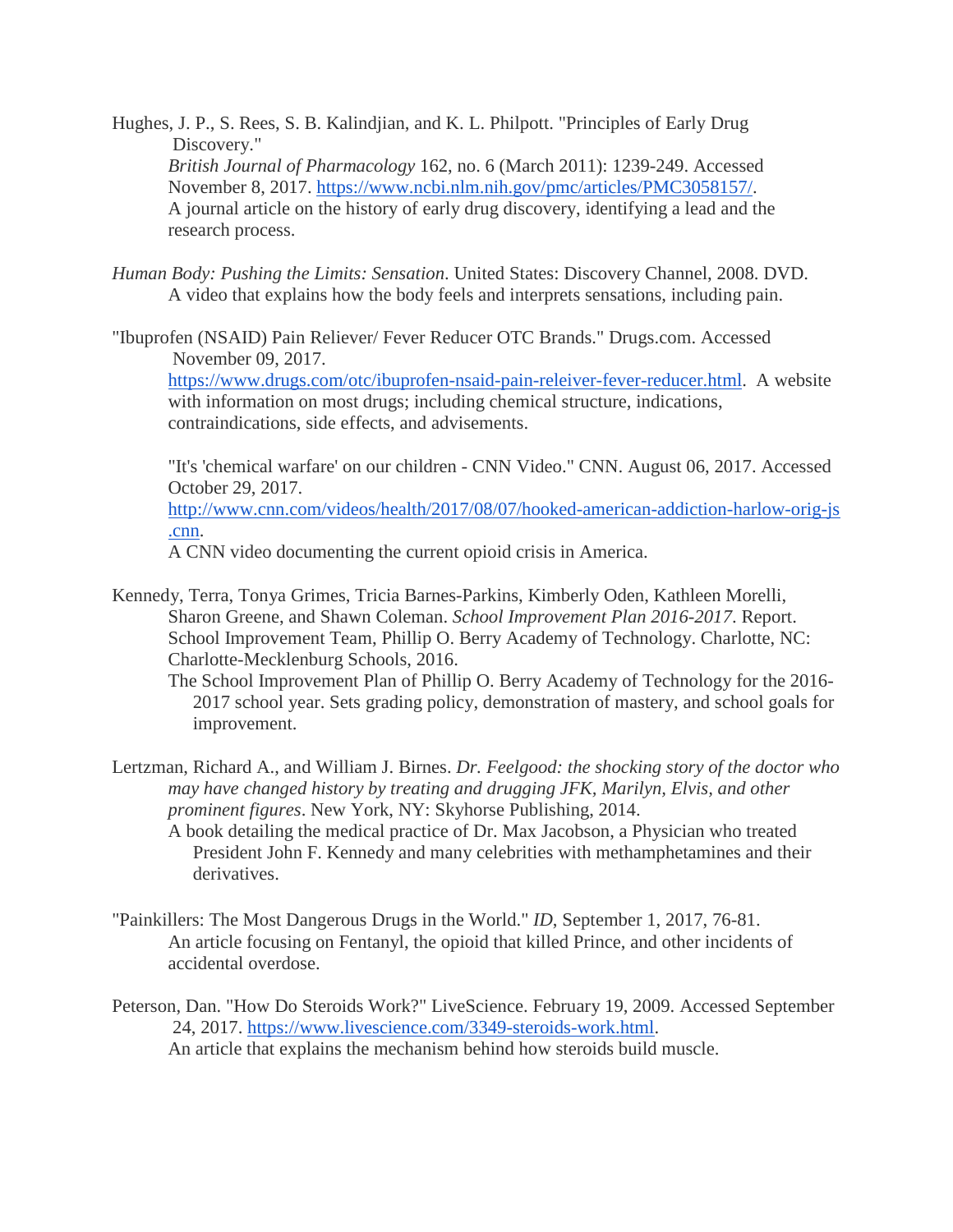- "Prescription Drug Abuse." Kid's Health. April 2014. Accessed August 2, 2017. [http://kidshealth.org/en/teens/prescription-drug-abuse.html?WT.ac=t-ra#.](http://kidshealth.org/en/teens/prescription-drug-abuse.html?WT.ac=t-ra) An article for teens on the dangers of prescription drug use.
- Sakata R, T Sakisaka, H Matsuo, K Miyata, and M Aihara. 2016. "Effect of Travoprost and Nonsteroidal Anti-Inflammatory Drug on Diurnal Intraocular Pressure in Normal Subjects with Low-Teen Baseline Intraocular Pressure". *Journal of Ocular Pharmacology and Therapeutics: the Official Journal of the Association for Ocular Pharmacology and Therapeutics.* 32 (6). A journal article on the effects of NSAIDs on vision and eye health.
- Stevens, Erland, Ph.D. *Medicinal Chemistry: The Modern Drug Discovery Process*. Upper Saddle River, NJ: Pearson Education Inc., 2014. A textbook on the fundamentals of medicinal chemistry.
- <span id="page-18-0"></span>Wilson, Robert. 2016. "Painkillers". *American Scholar.* 85 (1). A magazine article on painkillers.